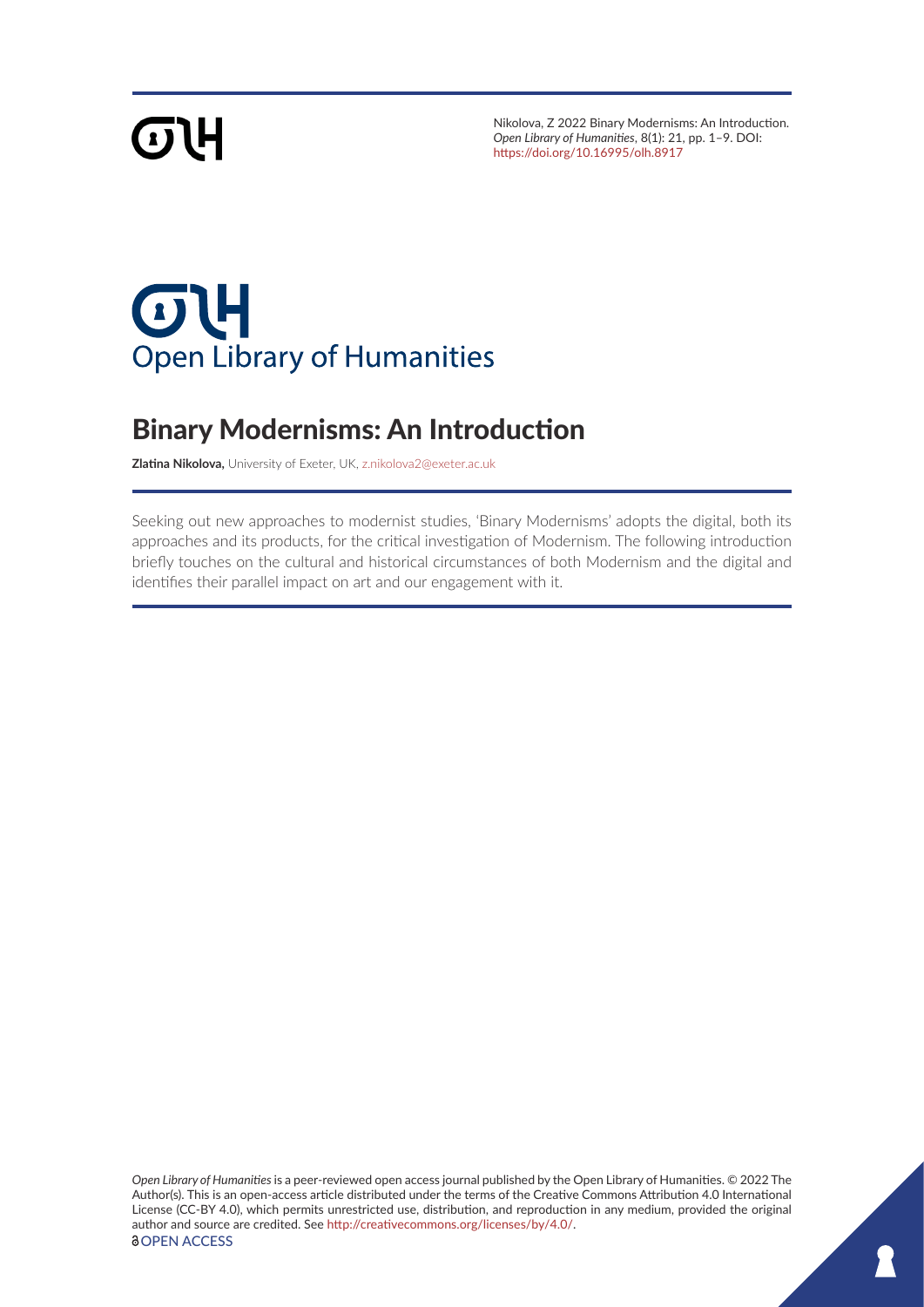Inspired by the urgency for new approaches to modernist studies, 'Binary Modernisms' adopts methods drawn from digital technologies and cultures and applies these to works from the late modernist period. The motivation behind this initiative arises from the historical development of technologies during this and the previous centuries, and the ways these technologies have facilitated shifts in our relationship to art and culture, both as producers and consumers. Taking its title from the binary code that is at the foundation of the digital world, this collection employs the digital as a critical lens for the investigation of modernist histories, literature, visual culture, and objects.

The early 20th century and the start of the 21st century were both prefixed by the emergence and swift adoption of new technologies that prompted change in social habits, culture and artistic production. Despite initial scepticism, society largely adopted these innovations and allowed for these new methods and tools to seep into our relationship with everyday life. While the early decades of the previous century unfolded against the backdrop of the standardisation of mechanised power, the iconography of rail tracks criss-crossing what had previously been peaceful countryside, and the bright lights of the emerging film industry, the first two decades of this century have been permeated by the agency of digital technologies and their introduction into artistic endeavours. Although these technological revolutions have manifested differently, there are similarities in their disruption of existing cultural production and our relationship to it. This Special Collection seeks to explore parallels between early 20th- and early 21st-century innovations in culture and art production, by subjecting examples of modernist culture, visual art and literature to examination by applying approaches from the field of digital studies. Acknowledging the changes in both the inception of and consumption of art and culture in the first two decades of the current century, this collection of essays highlights the parallels between the technologies that emerged in the early 20th century and the digital of the early 21st century. The collection thereby expands academic investigations of Modernism beyond existing canons, popular modernist networks, traditional practices of close reading and historic approaches. Broadening conventional boundaries, it encourages interdisciplinary parallels between Modernism and the Digital Humanities, as well as the study of lesser-known and non-Anglophone modernist works, figures and aspects of late modernist culture.

The early decades of the 20th century ushered a new style of life, prompted by industrialisation and urbanisation, as well as the development of certain strands of science and technology. Existing scholarly investigations recognise the significance of these inventions for the modernist perception of art production; the interconnection between the products of modernism and the technological progress of the early 20th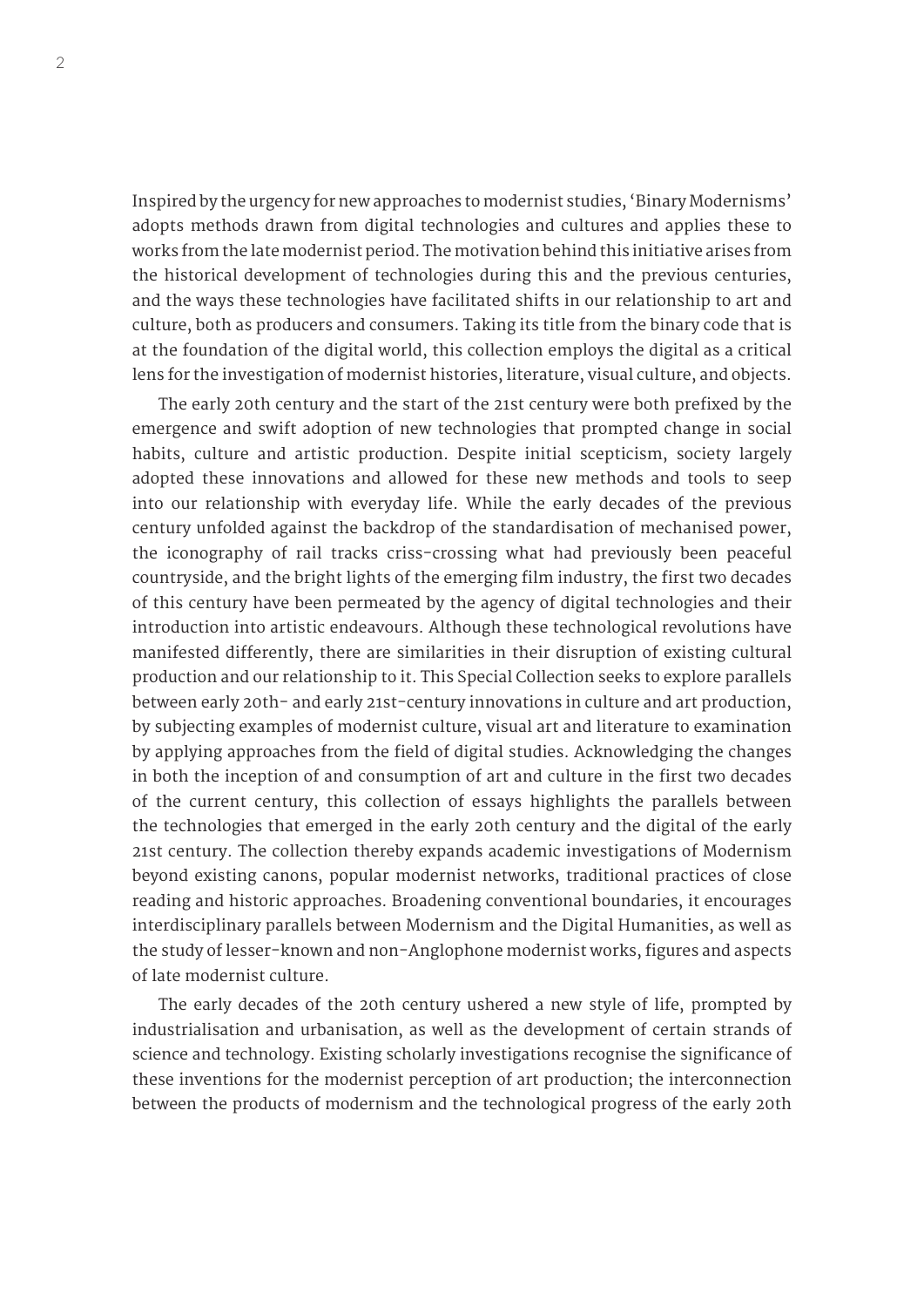century has been subject to extensive study. For example, Angela Frattarola (2018) studies the effects of early 20th-century auditory technologies on sound perception and its representation in literature. Elsewhere, Eric B. White (2020) traces the use of technologies by avant-garde movements like the Futurists and the Dadaists as both a method and means of production in their endeavours. The experimentation of other modernist movements was further prompted by the proliferation of psychoanalytic theories and the evolution of the vocabulary used to discuss various states of the psyche. These developments in psychoanalysis further altered the way in which modernists interpreted an recorded the world towards the end of the 19th and the beginning of the 20th century. Combined with the acceleration of life through mechanisation, the modernists' employment of psychoanalytic theories led to the fragmentation of the spatio-temporal continuity in literary narratives and greater interest in character psyche and the interiority of emotional worlds. The early 20th century then saw the rise of a multitude of journals and periodicals, literary magazines, and small presses that turned out publications and volumes which became definitive for the modernist period and often drew connections between the workings of the psyche and the production or capture of visual images through photography or film. The culture of little magazines and presses that fuelled many modernist careers is explored in a range of excellent texts, including Churchill and McKible's edited volume *Little Magazines and Modernism: New Approaches* (2007), Jane Marek's *Women Editing Modernism: 'Little' Magazines and Literary History* (1995) and Ian Hamilton's *The Little Magazines: A Study of Six Editors* (1976).

Although industrialisation, new forms of labour organisation, and mechanised power invited change in social attitudes, no other phenomenon disrupted early 20th-century life as did World War I, an event that has itself become a significant branch of modernist studies. Modernism frequently focuses on the impact of grief, personal trauma, shellshock or loss in literary works and often pursues these thematic concerns in specific genres, such as life writing or autobiography (Frayn, 2017: 3). Titles that reflect on the impact of and depictions of the events of World War I include Allyson Booth's *Postcards from the Trenches* (1996), Trudi Tate's *Modernism, History and the First World War* (2013) and Andrew Frayn's *Writing Disenchantment: British First World War Prose, 1914–1930* (2014). Women's growing exposure to public spaces and employment during World War I led to more prominent representation of femaleoriented imagery and narratives in both literature and visual culture, including government-informed recruitment initiatives (Grayzel, 2002: 9–26; 27–50). The imagery and campaigns urging women to encourage conscriptions or even informing them of their own patriotic duties as mothers and civilians were distributed through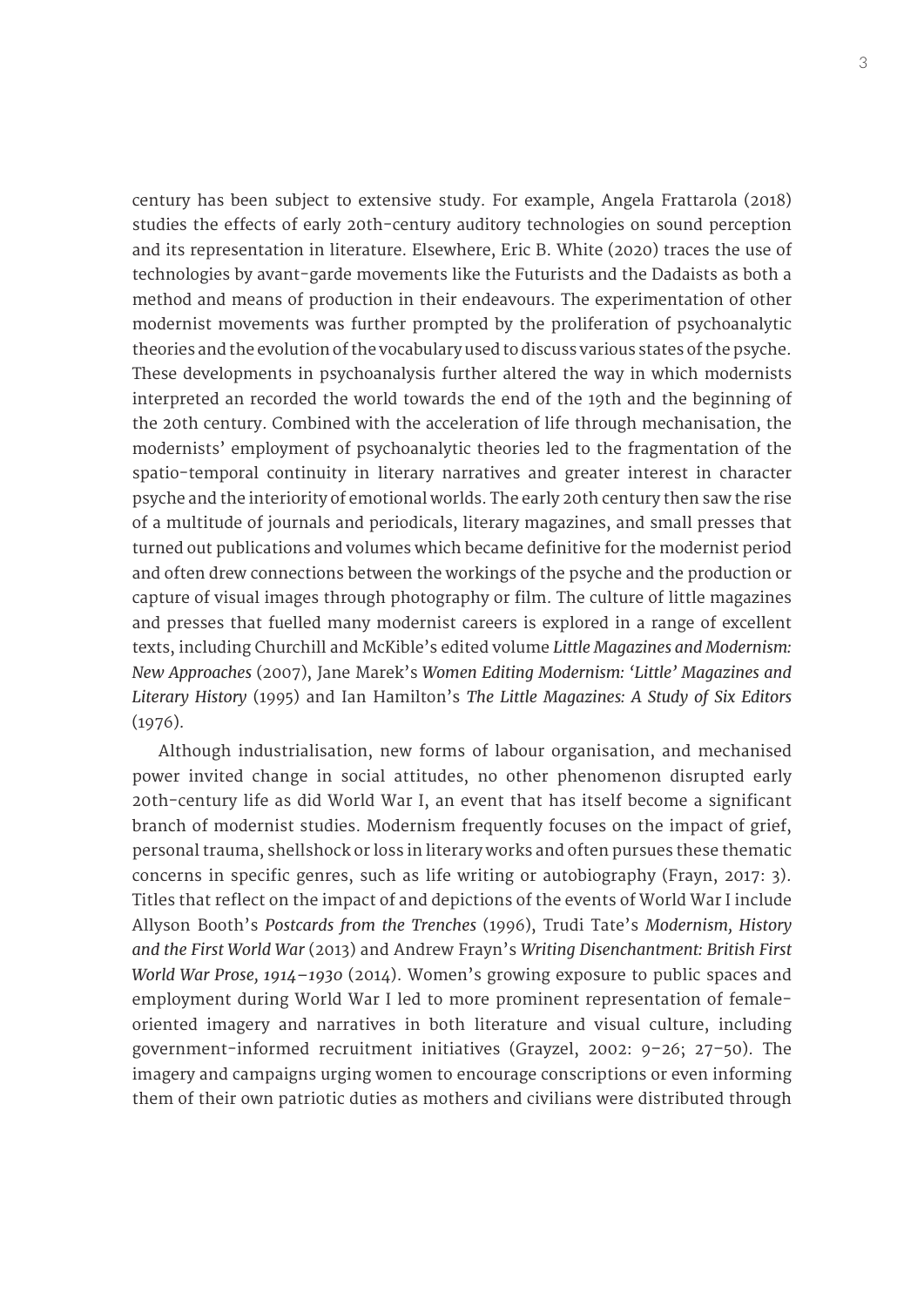periodicals and advertising, all products of the mass media that performed the functions of the current social media.

The emergence and adoption of new technologies led to the evolution of entirely new strands of art and culture production at the turn of the previous century. Although photographic technology, for example, was no longer a completely new invention by the early decades of the 20th century, its prominence ushered the era of filmmaking. Accessible to spectators of all classes and ages, film engrossed early 20th-century audiences and profoundly affected art as the industrial and financial frameworks it necessitated gave rise to other major branches of business and industry that continue to develop to this day. As such, film culture has become a major source of fascination for Modernist Studies, prompting the examination of film's history and development, as well as its intersection with modernist networks. Excellent examples of studies into the convergence of Modernism and cinema include David Trotter's *Cinema and Modernism* (2007), Laura Marcus's *The Tenth Muse: Writing about Cinema in the Modernist Period* (2010), Sam Rohdie's *Film Modernism* (2016), Susan McCabe's *Cinematic Modernism: Modernist Poetry and Film* (2005). Another fascinating inquiry into modernist takes on cinema is Lynne Kirby's *Parallel Tracks: The Railroad and Silent Cinema* (1997), a volume dedicated to the convergence of two technologies and their impact on 20th-century culture: cinema and the expanding railroad networks. These are just some of the many scholars who have recognised the significance of both film aesthetic and cinematic technologies for modernist culture, literature and art.

In comparable ways, the permeation of digital technology in the early years of the 21st century has already redefined our understanding of artistic practices and cultural history, dismantling our existing relationship to art. As with many of the technological innovations that underscore modernist works of the early years of the previous century, the digital was not new to the world by the turn of the millennium. However, it was not until the early 2000s that the digital's potential to alter communications, work and culture was substantially realised. Thus, this Special Collection adopts the digital as an approach to the study of Modernism, investigating how present digital disruption of cultural structures alludes to the creative processes that were pioneered by modernists at the beginning of the last century, as they set out to change the ways in which art represents the world. Just as modernist trends in literature, performance and visual art were seen as a form of rebellion against the obsolete 19th-century frameworks of culture production, this Special Collection posits that digital technologies have comparable transformative effects on cultural artefacts of the 21st century.

Currently, there is a small body of work that addresses the relationship between Modernism and digital culture. James O'Sullivan (2017: 283) argues that highly complex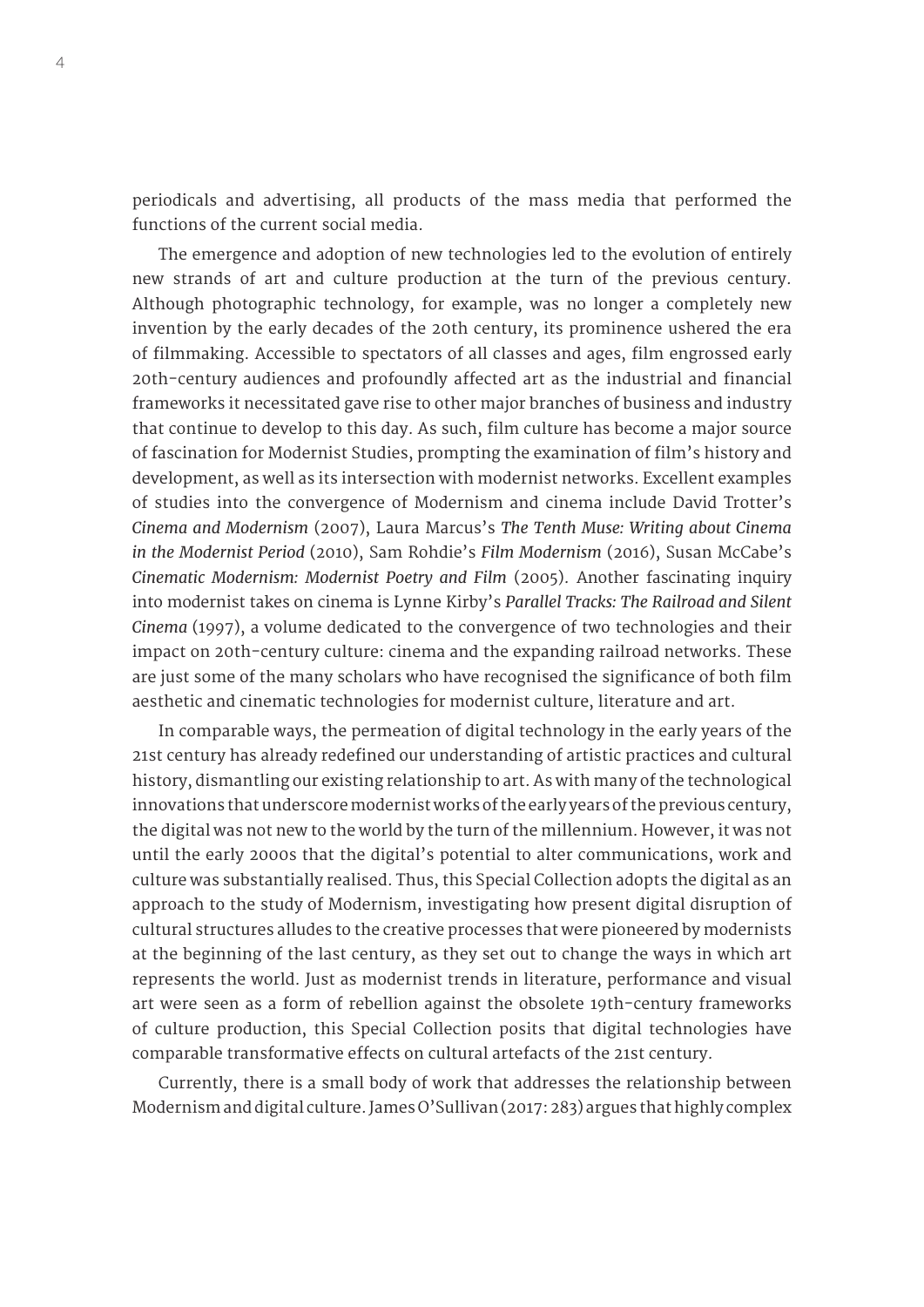modernist works such as James Joyce's *Ulysses* or T. S. Eliot's 'The Waste Land' are not incompatible with the tech-conditioned mass culture of the contemporary moment. Instead, he suggests all forms of consumption of these texts, including technologyoriented ones, only aid their popularity (O'Sullivan 2017:283). Thus, in a way, the digital becomes a vehicle of accessibility for a movement that is renowned for, and often rejected socially because of, its discursive and structural depth. In her *Digital Modernism: Making It New in New Media* (2014), Jessica Pressman offers a more ontological relationship between Modernism and the digital by delving into the parallels between modernist narrative structures and databases.

By contrast, Lev Manovich (2002: 19) argues that modernist artistic techniques and digital technologies are dissimilar because of Modernism's insistence on its self-imposed conditions, including medium-specificities, rules and guidelines of expressions formulated in manifestoes, and other similar instructions, followed only by the various smaller collectives that comprise early 20th-century Modernism. Writing about the technologies that altered visual culture and communication in earlier historical periods, such as photography and the printing press, Manovich (2002: 65–66) posits that the digital expands the use of its tools by building them into multiple software. Instead of limiting the possibilities for artistic expression, the tools of the digital and its subsequent products (software, hardware, and other objects that might involve the digital) may be deployed across infinite fields, disciplines and platforms because, as Manovich notes, the user is presented with the same commands regardless of the software or platform they are using: copy, paste, delete and find, and similar functions may be identified across a wide range of software and devices. Ubiquitous through its omnipresence, the mission of the digital is unlike earlier technological inventions that address only one activity or form of expression. It is, however, arguable that this tendency towards a unified focus can be detected in certain branches of Modernism, as movements sought to define the works they produced through medium-determined specificity.

The present selection of essays tackles these and the many other problems posed by the application of digital approaches to modernist works, by offering commentaries on case studies drawn from international modernisms. The first essay of the collection: Stephanie Danielle Bender's 'ringl + pit: (Un)figuring the New Woman'(2022), investigates the photographic works of Ellen Auerbach and Greet Stern, whose studio ringl + pit alters the advertising formulas found in German print media of the 1920s and 1930s. The imagery employed across the advertisements points to the discrepancies between media-informed femininity of the period and the real experiences of female self-perception that dominated German society.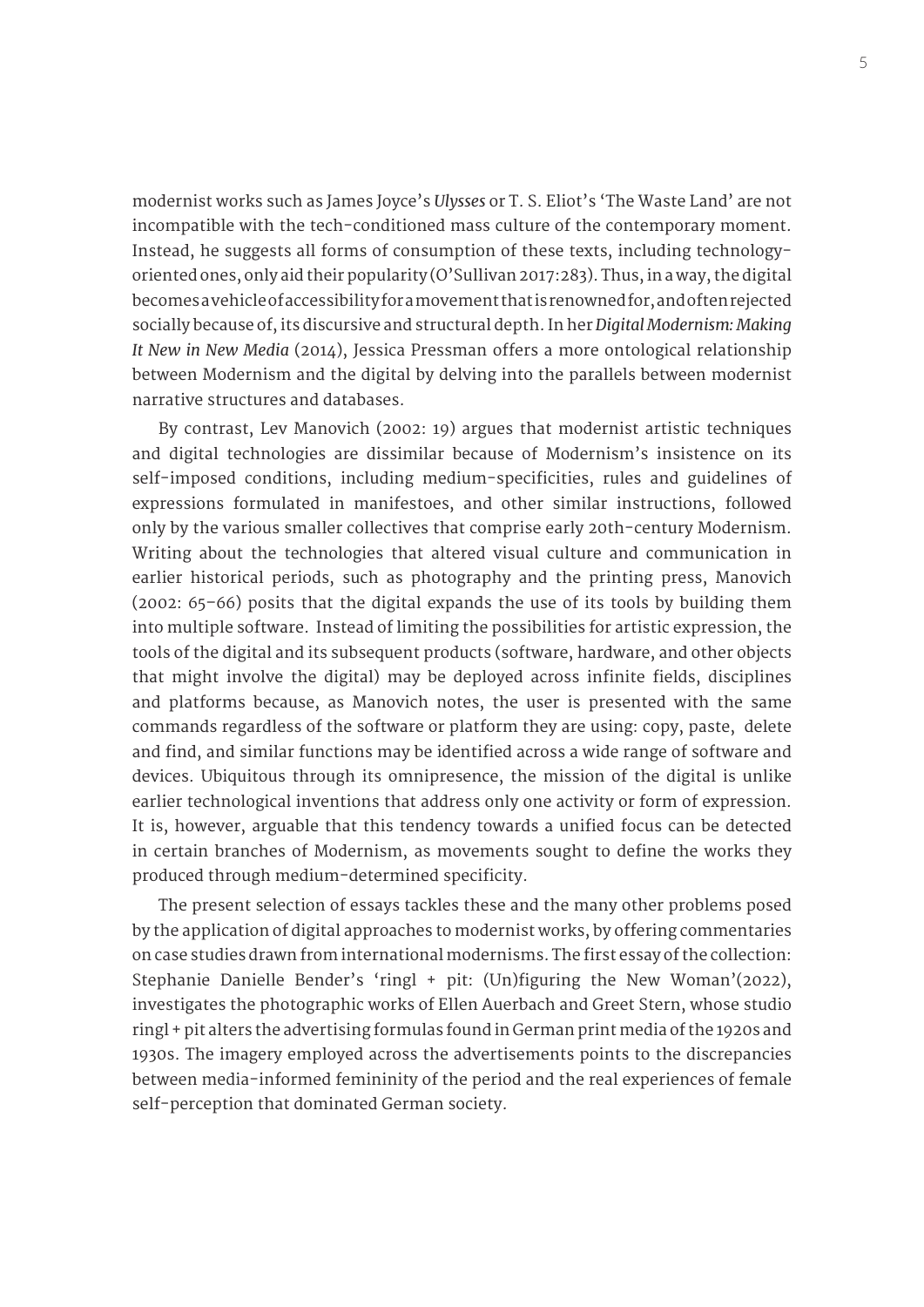This collection's interest in non-Anglophone modernisms continues in articles by Karolina Koczynska and Zach Pearl. Koczynska's essay, 'From Print to Digital: Reappropriation of the Ready-Made Image in the Works of Margit Sielska and Weronika Gęsicka' (2022), reflects on divergent approaches to the creation of ready-made collages, altered by the technologies employed for their production. Extending the theme of femininity, this article draws parallels between the works of the two artists and the shared creativity that arises from the processes of appropriation and manipulation of ready-made and found imagery (Koczynska 2022). Thus, Koczynska's text points to the existing interrelationship between certain modernist practices of art production and digital culture's extension of these methods (2022). Zach Pearl's article, 'Brandon is a Network Not a Name: Fictocriticism & the Cyberfeminist Art of Shu Lea Cheang' (2022), reflects on artist Shu Lea Cheang's participatory installations and non-linear narratives as amenable object-texts that users can navigate and contribute to through critical play and improvisation. Examining Cheang's *Brandon* (1998), Pearl posits that the techniques adopted in the depiction of the queer body recall processes and methods employed by Dadaism and Surrealism (2022).

In his essay, 'The Geographies of Poverty: Modernist Photo Texts in the Age of Social Media' (2022), Donal Harris investigates two contemporary photo text projects: Matt Black's *American Geography* (2014–present) and Radcliffe 'Ruddy' Roye's *When Living is a Protest* (2015–present). Harris explores their adaptation of the style of the New Deal documentary to the aesthetic of the social media platform Instagram (2022). Raising questions about the place of the photographer and photography as a medium in the 21st century, Harris also reflects on the ways digital methods may emulate Modernism's insistence on media-specificity in the current digital contexts of recording poverty and social crises (2022).

Another article dedicated to the parallels between Modernist and digital processes, Diogo Marques's contribution '"Grasp All, Lose All": Raising Awareness Through Loss of Grasp in Seemingly Functional Interfaces' (2022), argues that the dysfunctional digital interfaces that are part of contemporary artworks, specifically digital literature, are akin to early avant-garde attempts at disruption and subversion. As such, the strategies employed by digital interfaces and digital literature inherit the continuous tensions between tradition and innovation, countered by the modernisms of the early 20th century (Marques 2022).

The current collection is concluded by two articles also dealing with innovative approaches to literary texts and reflecting on questions of affect and understanding. Riley Hanick's 'Enfolding the Hand, Entrancing the Eye: Erica Baum's Dog Ear' (2022), takes up Baum's book *Dog Ear* as an example of the reconfiguration of a literary text into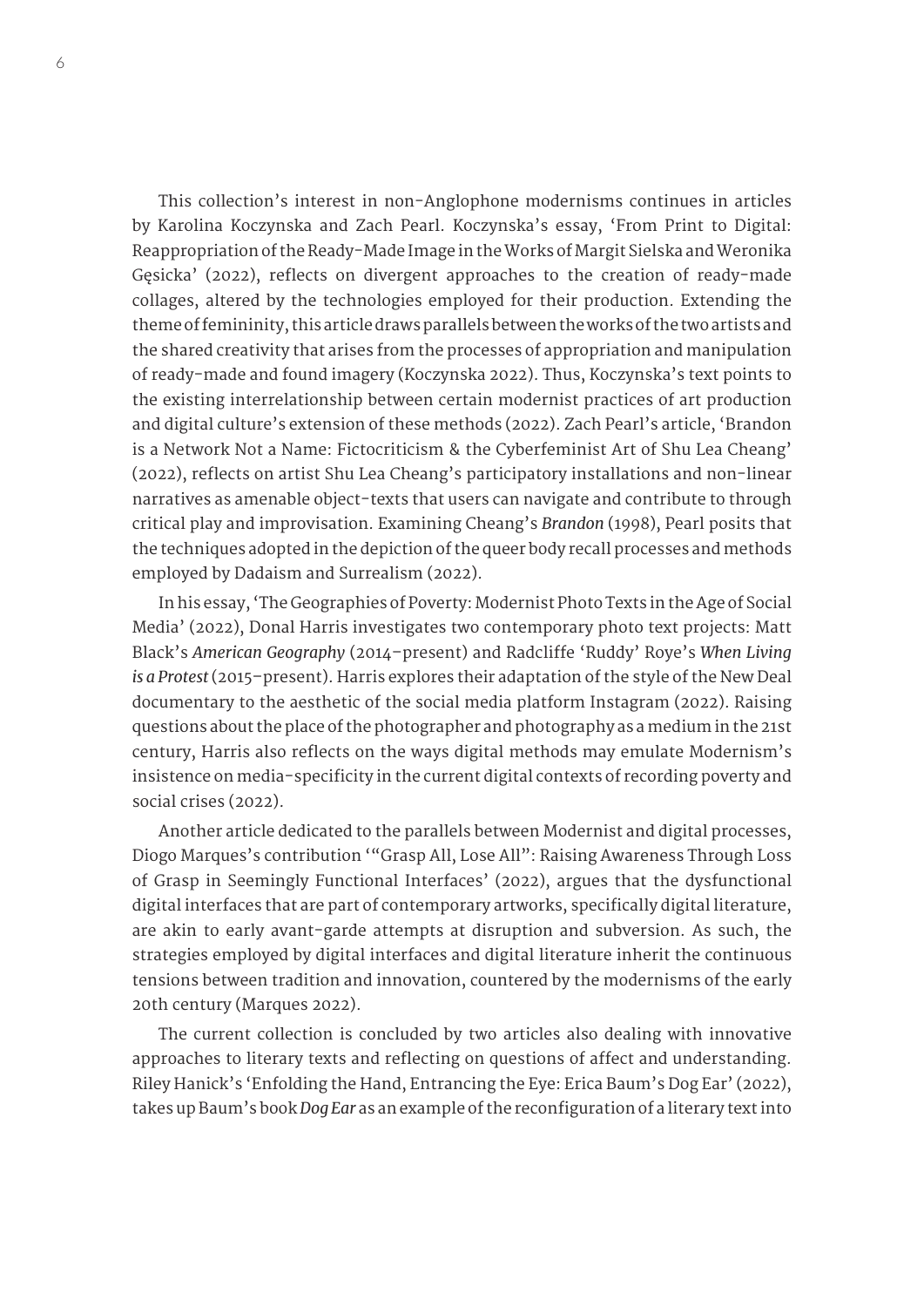a sculpture. This sculptural intervention into the book's material body modifies it as an object, actively altering its existence and significance in the world. These alterations also impact the media and technology through which the book's content and the book itself might be examined; it is either a work of poetry, or a book of photography. According to Hanick (2022), Baum's book presents as an object of interest not because it is a work of poetry or photography but rather because the act of folding the corners of pages alters the relationship between word and image: repeating and solidifying moments of exposure and concealment. Finally, Filipa da Gama Callado's article (2022) revisits Oscar Wilde's *The Picture of Dorian Gray* (1891). This article is not so much a critical reading but rather a query into the processes of reading and textual analysis. Callado (2022) employs the tools of the TEI (the Text Encoding Initiative) to mark up the first chapter of Wilde's manuscript revisions as an investigation of the text's expression of homoeroticism. Questioning the suppression of homoeroticism between the three characters introduced in the novel's first chapter, Callado (2022) exposes the limitations of the TEI's processes in their handling of discrete data, employing the digital as yet another tool of close reading, an established method of literary studies.

A study into methods and processes, this Special Collection demonstrates that the digital is not only a discipline or even an object in itself but it may also be repurposed as a critical lens for the exploration of texts, images, and objects. The disruption it has caused to life and culture by dismantling traditional methods of production and engagement can be translated into academic inquiry, destabilising existing modes of scholarly investigation and offering another approach to familiar works. The digital's reputation for disruption finds its equal in Modernism's rejection of modes of artistic expression in the early 20th century and its mission to create both new forms of art and new ways to engage with it. Thus, the parallels identified across this collection's essays pose the question whether the digital and its impact on life and culture are not simply another iteration of Modernism; if they are not just Modernism 2.0.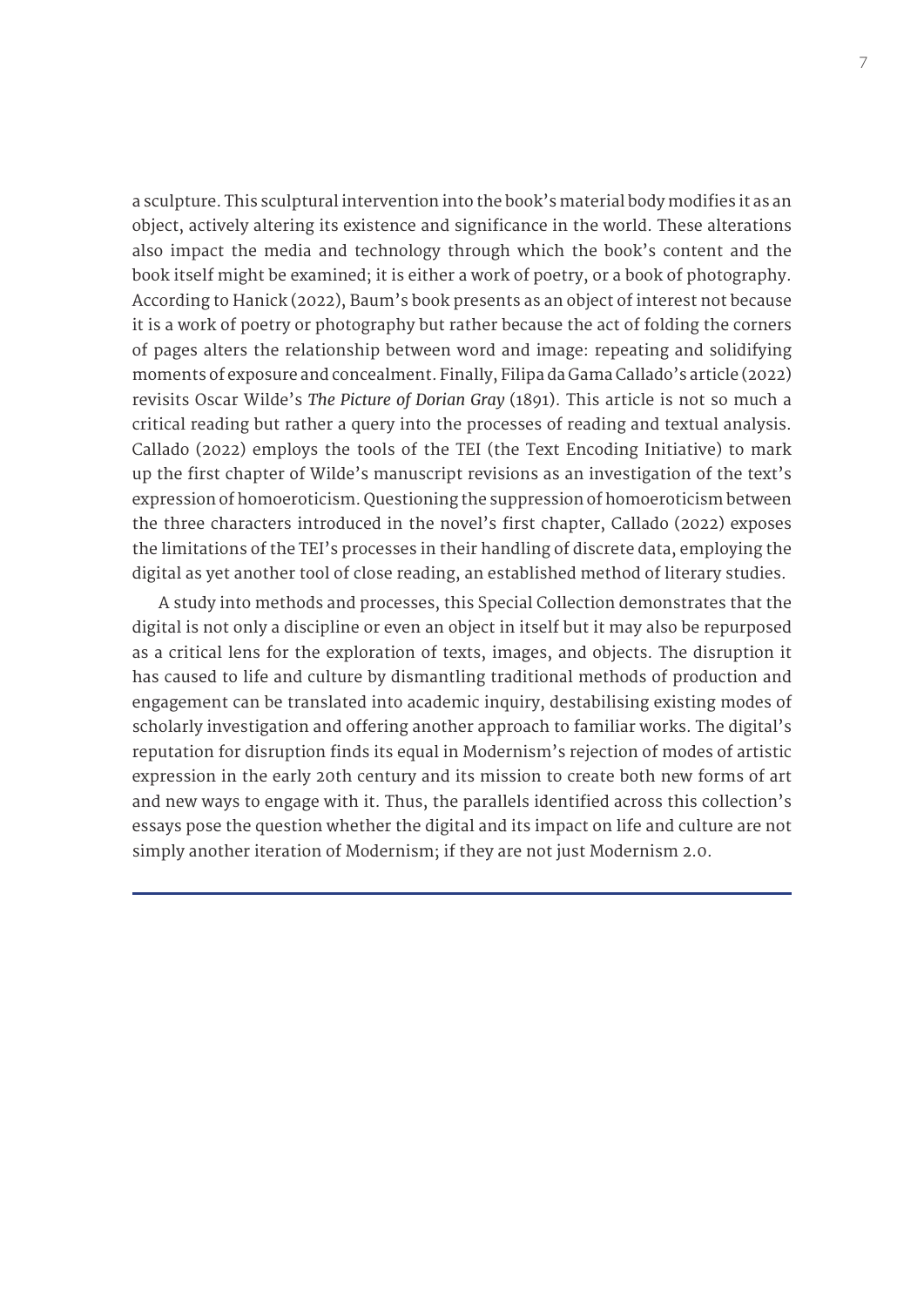#### **Competing Interests**

Zlatina Nikolova is the editor of this Special Collection.

### **References**

**Bender, Stephanie Danielle** 2022 'ringl + pit: (Un)figuring the New Woman', *Open Library of Humanities* 8(1). DOI:<https://doi.org/10.16995/olh.6392>

**Booth, Allyson** 1996 *Postcards from the Trenches: Negotiating the Space Between Modernism and the First World War*. NewYork: Oxford University Press.

**Calado, Filipa da Gama** 2022 'Encoding Queer Erasure in Oscar Wilde's "The Picture of Dorian Gray"', *Open Library of Humanities*8(1). DOI: <https://doi.org/10.16995/olh.6407>

**Churchill, Susanne W** and **McKible, Adam** 2007 *Little Magazines and Modernism: New Approaches*. Aldershott: Ashgate.

**Frattarola, Angela** 2018 *Modernist Soundscapes: Auditory Technology and the Novel*. Gainesville: University Press of Florida. DOI: <https://doi.org/10.5744/florida/9780813056074.001.0001>

**Frayn, Andrew** 2014 *Writing Disenchantment: British First World War prose, 1914–1930.*  Manchester: Manchester University Press. DOI: [https://doi.org/10.7228/manches](https://doi.org/10.7228/manchester/9780719089220.001.0001) [ter/9780719089220.001.0001](https://doi.org/10.7228/manchester/9780719089220.001.0001)

**Frayn, Andrew** 2017 'Introduction: Modernism and the First World War', *Modernist Cultures.*12.1 DOI: <https://doi.org/10.3366/mod.2017.0153>

**Grayzel, Susan R** 2002 *Women and the First World War*. London and Harlow: Pearson Education Ltd.

**Hamilton, Ian** 1976 *The Little Magazines: A Study of Six Editors.* London: Weidenfeld and Nicolson.

**Hanick, Riley** 2022 'Enfolding the Hand, Entrancing the Eye: Erica Baum's Dog Ear', *Open Library of Humanities* 8(1). DOI:<https://doi.org/10.16995/olh.6385>

**Harris, Donal** 2022 'The Geographies of Poverty: Modernist Photo Texts in the Age of Social Media', *Open Library of Humanities* 8(1). DOI: <https://doi.org/10.16995/olh.6337>

**Kirby, Lynn** 1997 *Parallel Tracks: The Railroad and Silent Cinema.* Durham: Duke University Press.

**Koczynska, Karolina** 2022 'From Print to Digital: Reappropriation of the Ready-Made Image in the Works of Margit Sielska and Weronika Gęsicka', *Open Library of Humanities* 8(1). DOI: [https://doi.](https://doi.org/10.16995/olh.6390) [org/10.16995/olh.6390](https://doi.org/10.16995/olh.6390)

**Manovich, Lev** 2002 *The Language of New Media*. Cambridge, Massachusetts and London, England: MIT Press.

**Marcus, Laura** 2010 *The Tenth Muse: Writing about Cinema in the Modernist Period.* Oxford: Oxford University Press.

**Marek, Jane** 1995 *Women Editing Modernism: 'Little' Magazines and Literary History.* Lexington, Kentucky: The University Press of Kentucky.

**Marques, Diogo** 2022 '"Grasp All, Lose All": Raising Awareness Through Loss of Grasp in Seemingly Functional Interfaces', *Open Library of Humanities* 8(1). DOI: <https://doi.org/10.16995/olh.6393>